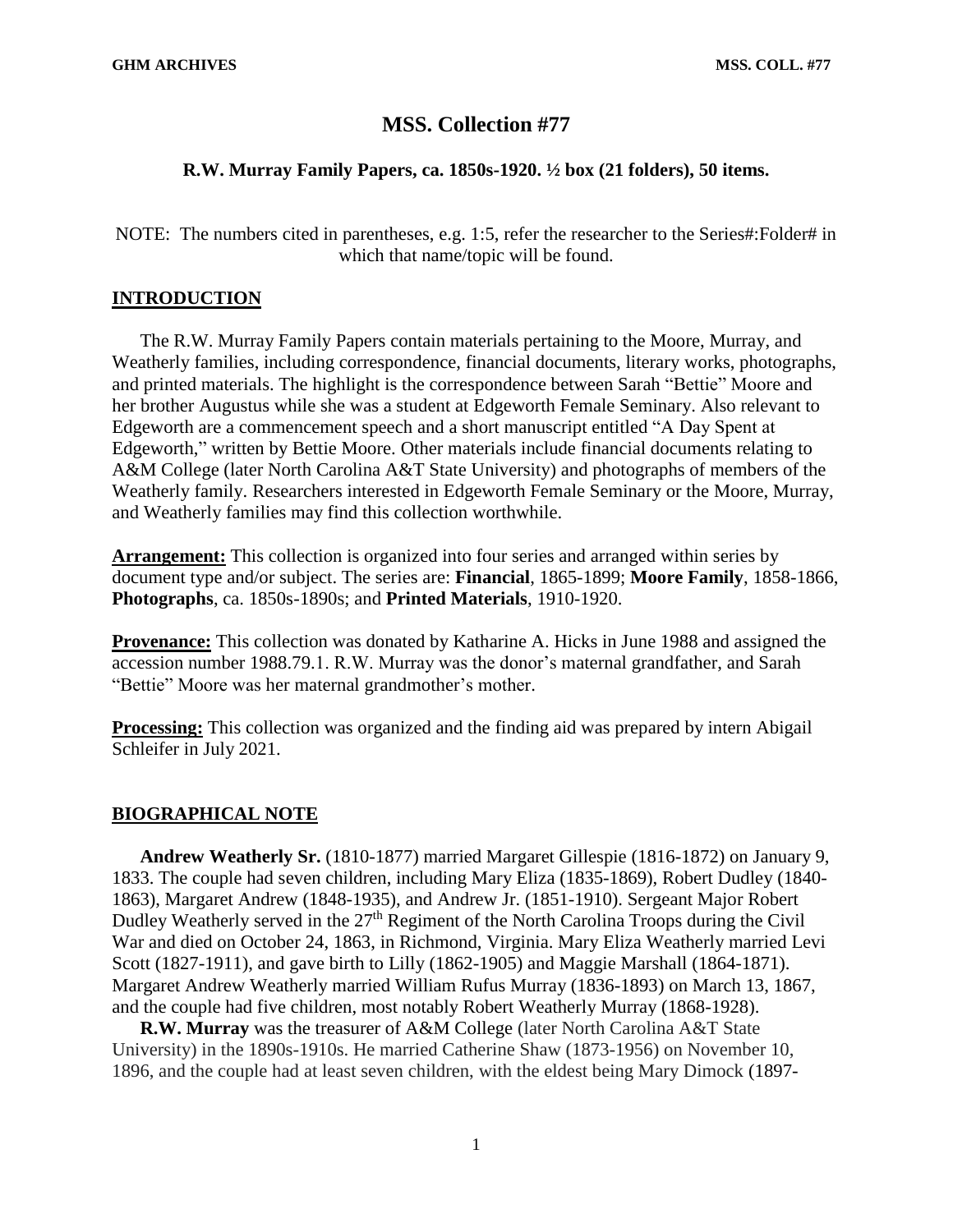1933). Mary Dimock Murray married Reverend Robert South Arrowood (1893-1974), and they had two children, Katharine (1927- ) and Mary Dickson (1931-2020).

**Sarah Elizabeth "Bettie" Moore** (1841-1883) was the daughter of Catherine Wesley Sheppard Floyd (1812-1843) and Edmund S. Moore (1806-1854), a farmer in Martin County, North Carolina. She attended Edgeworth Female Seminary from 1857-1859, where she wrote much of the correspondence in the collection to her brother, Augustus Moore (ca. 1839-1860s). After graduating from Edgeworth on May 25, 1859, she stayed with family while Augustus was traveling. Upon his death, she moved to her Uncle Thomas Sheppard's home in Stokes, North Carolina, where she married William W. Shaw (1840-1920) on July 21, 1868. The couple lived in Washington, North Carolina, and had three children, most notably Catherine (1873-1956), R.W. Murray's wife and the maternal grandmother of Katharine Arrowood Hicks.

**Biographical Sources:** The sources for this biographical note include [findagrave.com,](https://www.findagrave.com/) [Ancestry.com,](https://ancestry.com/) the donor's family, and materials in the collection. Additional information was acquired from Edgeworth Female Seminary's annual catalogues, primarily the [1857-58](https://archive.org/details/annualcatalogueo1818edge/mode/2up)  [catalogue.](https://archive.org/details/annualcatalogueo1818edge/mode/2up)

#### **SCOPE & CONTENT NOTE**

This collection contains personal and professional correspondence, financial documents, literary works, a copybook, photographs, and printed materials.

Most of the correspondence is between Bettie Moore and her brother Augustus. These letters relate to personal matters of the Moore family, Bettie's experiences at Edgeworth Female Seminary, and Augustus' time in the North Carolina State Legislature (2:1). Of note, some of Bettie's letters to Augustus are written on Edgeworth letterhead, including one detailing a lecture given to the Edgeworth senior class of 1859 (2:1). Other correspondence in the Moore family series is from various friends of Augustus (2:5).

The collection also contains three literary works produced by Bettie Moore while she was a student at Edgeworth. They include a commencement speech (2:8), a manuscript entitled "A Day Spent at Edgeworth" (2:9), and a copybook containing relevant newspaper clippings and handwritten notes from friends (2:7).

The financial documents pertain primarily to R.W. Murray, who was the treasurer at A&M College in 1896. Included are several letters that he received from the North Carolina Treasury Department and the North Carolina Auditor's Department discussing appropriations to the college (1:1). The photographs consist primarily of portraits featuring members of the Weatherly family. Also of interest are an image of Buffalo Presbyterian Church (3:1) and one of a circus parade in Greensboro (3:2).

#### **SERIES DESCRIPTIONS**

### **1. Financial. 3 folders (13 items). 1865-1899.**

This series consists of financial documents relating to R.W. Murray, treasurer at A&M College, and his family. Of particular note is correspondence from North Carolina State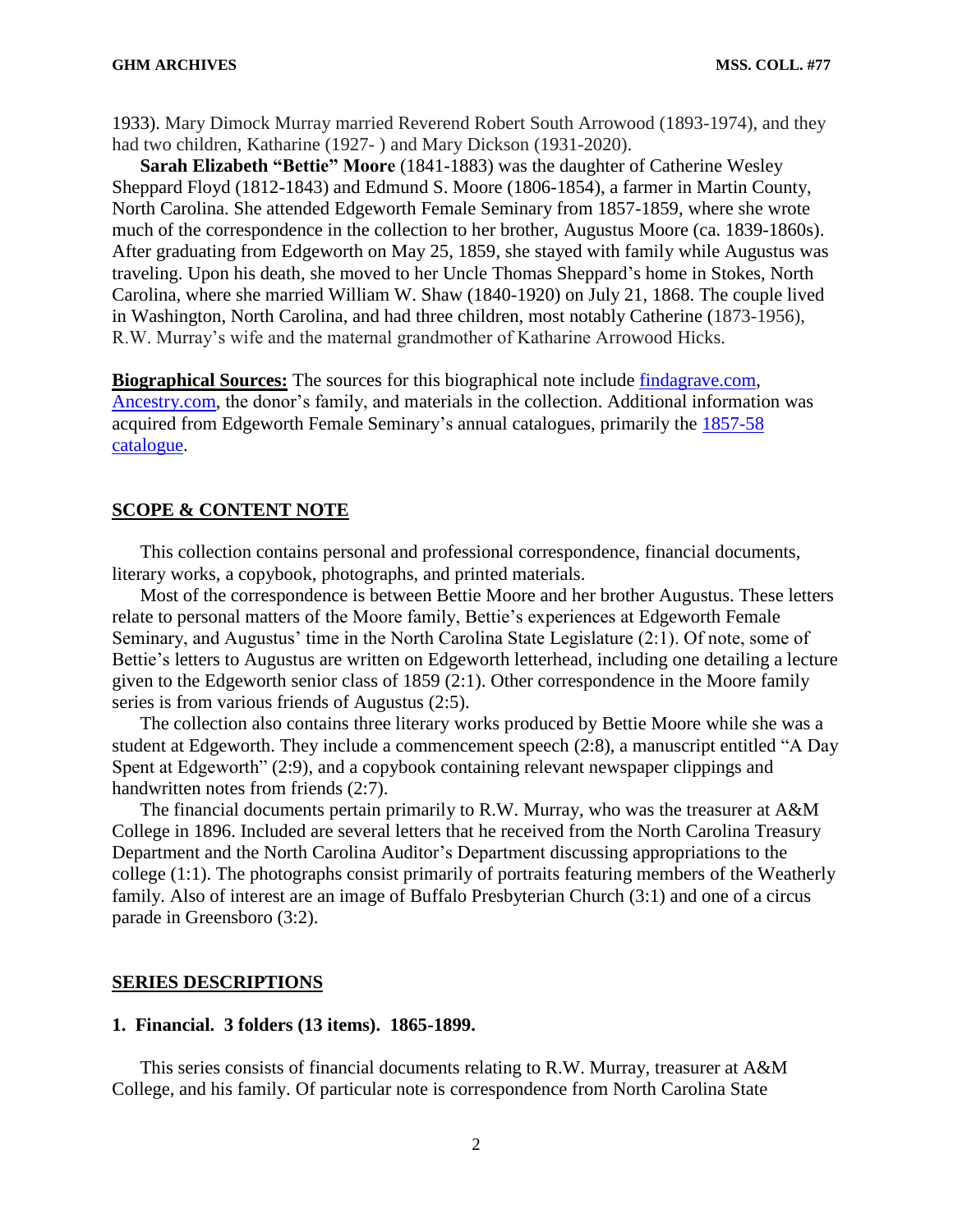Treasurer W.H. Worth and North Carolina State Auditor Robert M. Furman regarding appropriations to A&M College (1:1). A group of empty envelopes is also addressed to R.W. Murray (1:2). The receipts were received by W.R. Murray and his wife from the Southern Express Company, the law office of Thomas B. Keogh, and Scott's Family Grocery (1:3).

## **2. Moore Family. 10 folders (27 items). 1858-1866.**

The Moore family series is arranged into three subseries: Correspondence, Literary, and Photographs. The correspondence is primarily between Sarah "Bettie" Moore and her brother Augustus. They discuss Bettie's experiences as a student at Edgeworth Female Seminary, their respective friends, and several family members, such as their grandmother, mother, and father. Of note, Bettie's friends Eleanor "Ella" Swain and Delphine "Delli," or "Della" L. Worth, daughters of former UNC President David L. Swain and former North Carolina State Treasurer John Milton Worth respectively, are mentioned in several letters. The two also discuss financial concerns (2:1), Augustus' role in the North Carolina State Legislature of 1858-1859 (2:1), Bettie's handwriting (2:2), and her life at Edgeworth (2:1-2).

The Literary subseries consists of a copybook (2:7), a commencement speech (2:8), and a manuscript entitled "A Day Spent at Edgeworth," by Bettie Moore (2:9). Within the copybook are numerous notes from friends, three newspaper clippings, and three illustrations. Two of the newspaper clippings relate to Edgeworth Female Seminary and mention Bettie Moore by name. The commencement speech, entitled "Sketch of our School Days: Their Sunshine and Shade," was given by Bettie Moore at her graduation from Edgeworth on May 25, 1859. Of particular note, the unfinished manuscript entitled "A Day Spent at Edgeworth," dated January 1858, includes descriptions of the campus, daily student activities and routines, and an early morning church service. The Photographs subseries includes two copy negatives and two copy prints depicting Augustus and Sarah "Bettie" Moore (2:10).

### **3. Photographs. 6 folders (6 items). ca. 1850s-1890s.**

The photographs in this series pertain mostly to the Weatherly family and their relatives. The individuals featured are Andrew Weatherly Sr. (3:4), Margaret Gillespie Weatherly (3:5), Robert Dudley Weatherly (3:6), and Maggie Marshall Scott (3:3). Also included are photographs of Buffalo Presbyterian Church (3:1) and a circus parade in Greensboro (3:2).

#### **4. Printed Materials. 2 folders (4 items). 1910-1920.**

The printed materials include a program for a production of the play "Mice and Men" at the North Carolina College for Women (later Woman's College and then The University of North Carolina at Greensboro; 4:2) and three promotional postcards, all addressed to Mr. Henry Yow in Lynchburg, Virginia (4:1).